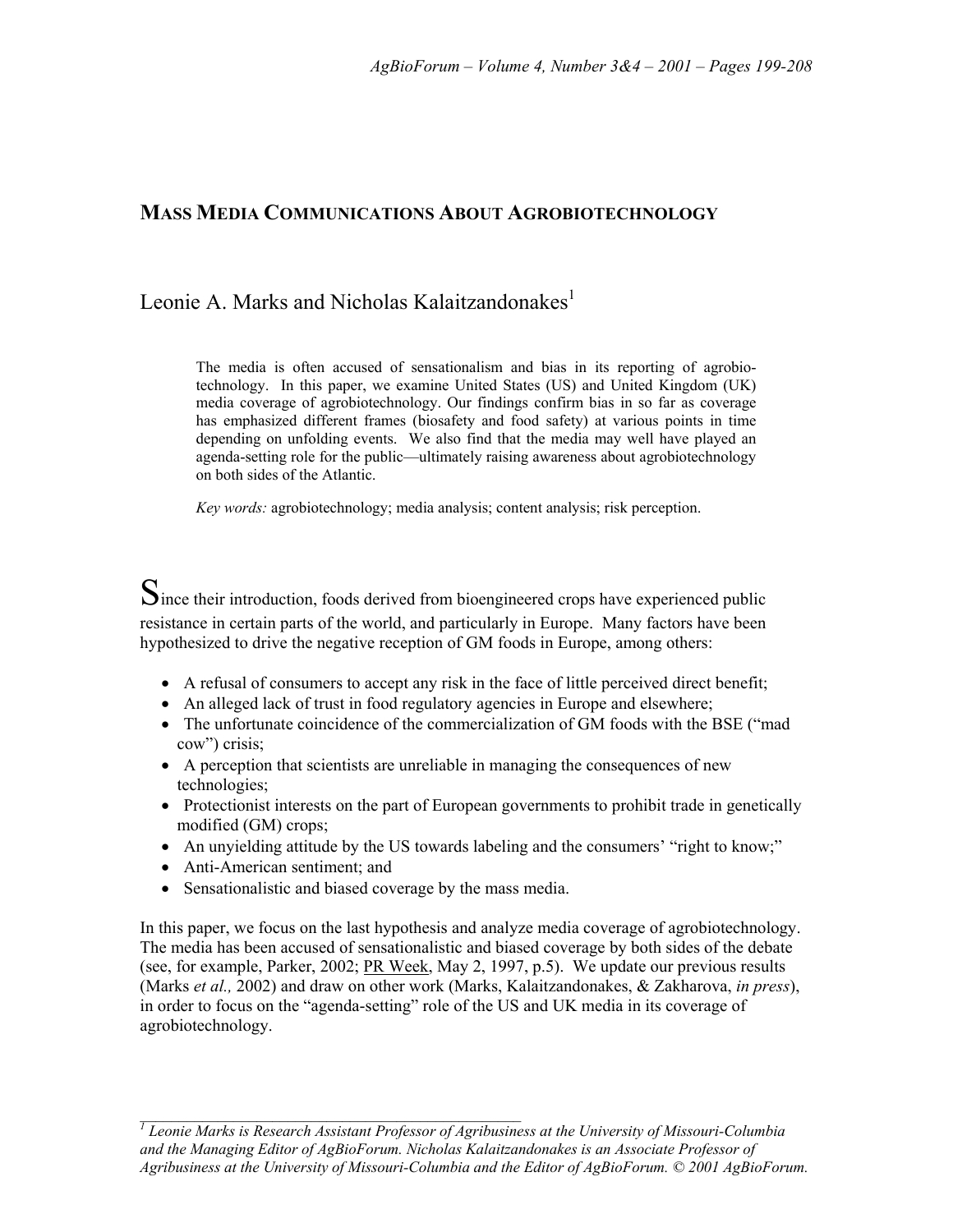# **Mediaís Role In Framing Biotech Food Stories**

As part of the public sphere (Durant, Bauer, & Gaskell, 1998) the media provides a forum where public debate can actively take place. Ideally, the media plays the role of arbiter, facilitating communication among various societal stakeholders and providing counter viewpoints from different sides of a debate. Likewise, it can be viewed as a vehicle for informing the public on the scientific nuances and complexities of a new technology, such as biotechnology. However, reporters rarely work within a vacuum and in such an idealistic way. Indeed, sociologists and journalists have long investigated how reporters "frame" the stories that they write.

As frames, news stories offer the public definitions of social reality (Marks *et al*., 2002, p. 220). Tuchman (1978) has pioneered the concept of a "story frame." In reporting a story, journalists turn an occurrence into a newsworthy event, a newsworthy event into a story, which is then communicated to the public (Marks *et al*., 2002, p. 220). Journalists and editors adjust frames according to their own understanding, their ideologies, styles, and practical limitations such as deadlines and space (Best, 1990, 1991). Writing on science and technology can thus emphasize scientific facts, their sociopolitical implications, environmental risks, human health concerns, and so on (Horning, 1990). Likewise, through frames, media highlight certain points of view and marginalize or ignore others, defining occurrences, and explaining how they are to be understood (Hornig, 1993).

It has frequently been argued that in framing risk, the news media may also define the agenda of public concern about a given technology or even directly influence public opinion itself, although little agreement exists about this latter influence (Marks *et al*., 2002, p. 220). Rather, the role of the media is likely to be more subtle, indirect, and cumulative over time. Lang and Lang (1966,  $p.468$ ) have observed that, "the mass media force attention to certain issues.... They are constantly presenting objects suggesting what individuals in the mass should think about, know about, have feelings about." The agenda-setting function of the media has also been succinctly summed up by Cohen  $(1963, p.13)$  who noted the press "may not be successful... in telling people what to think, but it stunningly successful in telling people what to think about."

### **Methodology**

We draw on the early work by Fischhoff *et al*. (1978); Slovic, Fischhoff, and Lichtenstein (1980); Slovic, Fischhoff, and Lichtenstein (1985); and Slovic (1987). These studies showed that perceived risk is both quantifiable and predictable, concluding that most risks can be grouped along two dimensions. First, the degree to which the risk is a "dread" risk: its consequences are catastrophic, uncontrollable, potentially fatal, not equitable in their distribution, pose high risk to future generations, are not easily reduced, and are involuntarily imposed. Second, the degree to which the risk is an unknown risk: it is not observable, not evident to those exposed, its effects are delayed, and its risks are not definitively known to science. These two broad risk categories provide the framework for a quantitative model of risk perception.

In this study we analyze the framing of two aspects of agrobiotechnology—biosafety and food safety—that have been actively debated. We use content analysis to investigate these frames. We examine five national newspapers—the Wall Street Journal, Washington Post, and USA Today in the US; and the London Times and Daily Telegraph in the UK. A comprehensive database of all articles related to agricultural and food applications of biotechnology, published in the selected media, was developed based on an exhaustive list of keywords. Our coverage is from 1990 to 2001.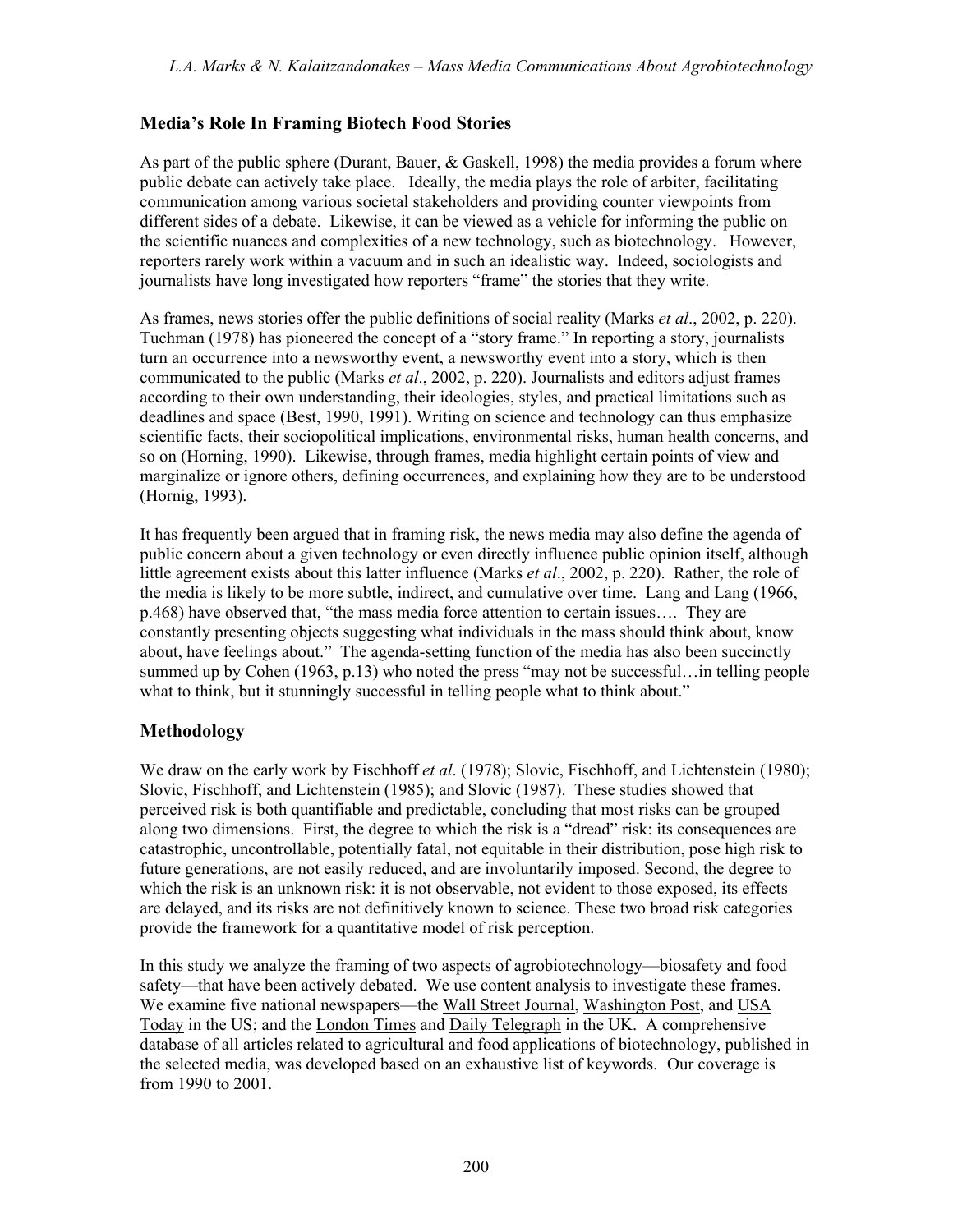Dictionaries of words or phrases were used to construct our variables. Coding of words and word phrases can be done electronically and word counting is objective. Key-word-in-context (KWIC) analysis was used where the contextual unit is words "before" and "after" the word or phrase included in each category. Development of these dictionaries involved an iterative process where once an initial list of words had been developed, computer generated key-words-in-context lists were used to determine which words and phrases contained in the draft dictionaries were accurate indicators of measured content. Where words and phrases were used ambiguously or incorrectly in context, either they were removed from the dictionaries or manually coded in context.

# **Results And Findings**

Since pre-commercialization the amount of agrobiotechnology coverage (which includes GM foods and crop/animal applications) has increased in both the US and the UK (figures 1 and 2). However, US coverage started earlier and has continued at a steadier pace than UK coverage. In the UK case, media coverage peaked in 1999 and has subsequently declined. This peak in coverage was two to three times that of the US.

Such intense coverage has influenced public awareness about biotechnology, as expressed in public opinion surveys (Gaskell *et al*. 2000; Hoban, 2000). In 1996, the Eurobarometer (EC, 1997) survey indicated that on average 47% of Europeans had not heard anything about biotechnology through television, newspapers, or radio. In the UK, the average was slightly lower, with 45% of the public unaware of biotechnology issues. A related question was asked in the 1999 survey (EC, 2000, p.9), Europeans were asked if they could "indicate what comes to mind when [they] think about modern biotechnology in the broad sense, i.e., including genetic engineering?" On average, 28% of Europeans responded with "Don't know," indicative of a level of awareness about biotechnology that was considerably higher than that of 1996. In the UK case, the "Don't know" responses were higher (38%) than the European average but still lower than their original level in 1996.

Hoban (1998, 2000) has tracked US public opinion of biotechnology since the early 1990s. United States public awareness of biotechnology has remained low, ranging anywhere from 29% of the public indicating that they had "heard 'a lot' or 'something' about biotechnology" in 1996 to 47% in 1997. Awareness declined to 40% in 1999 but has since increased to 49% in October 2000 (Hoban, 2000).

This level of awareness corresponds to increased media coverage of agrobiotechnology in the US. Although agrobiotechnology constitutes a subset of applications within biotechnology, arguably it drew more attention than other applications in the heated debates of 1999 and 2000 (figures 1 and 2). A substantial amount of coverage has been devoted to Starlink from September 2000 onwards when the story first broke. Surveys (IFIC, 2001) conducted post Starlink suggest that it raised public awareness about biotechnology but that level has subsequently declined. Hence, there is some evidence in support of a correlation between increased media coverage devoted to an issue and increased public awareness (Gaskell *et al*., 2000; Hoban, 2000).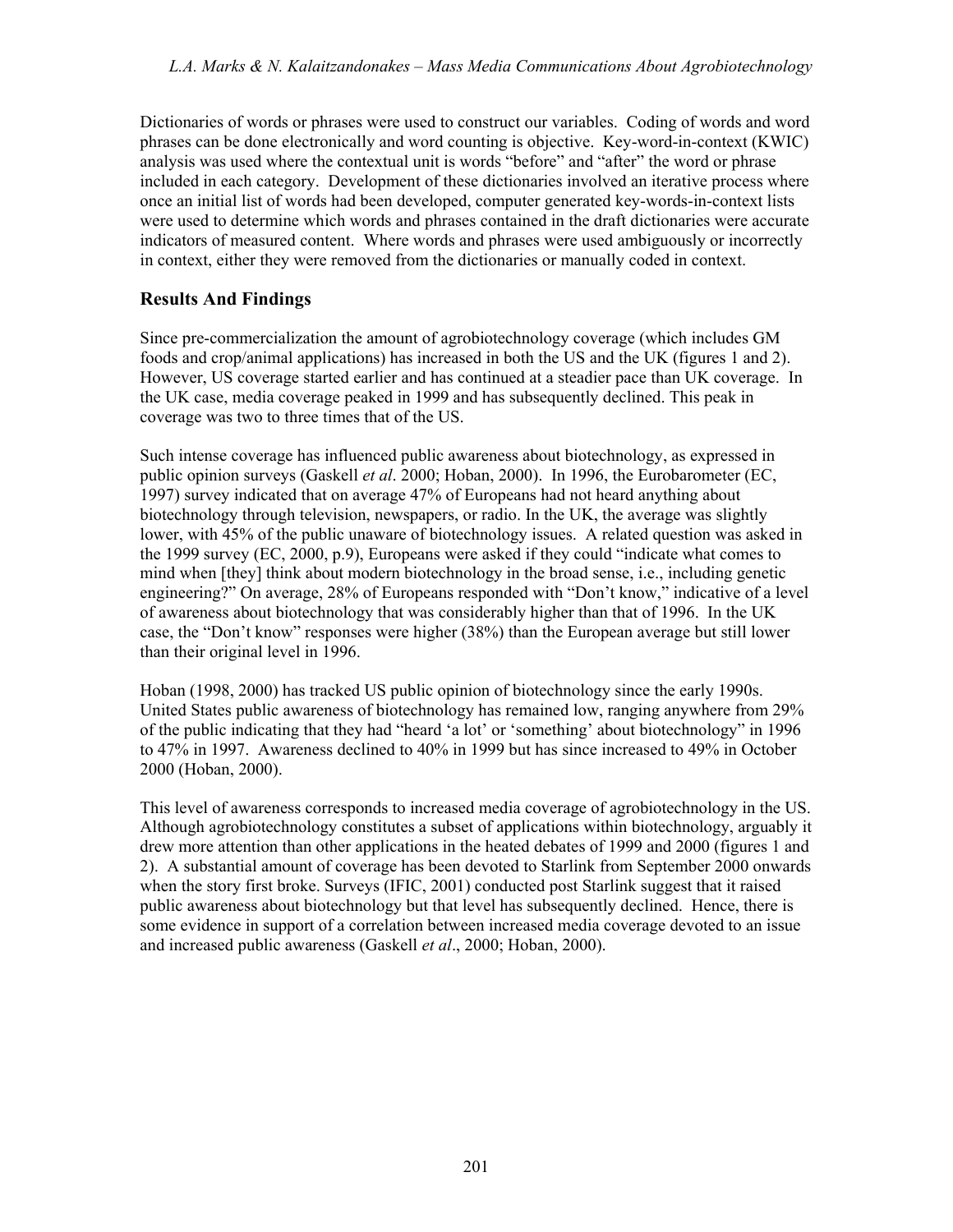



Figure 2: US Coverage of Agrobiotechnology from 1990 – 2001.



#### Framing and Agenda Setting

Reporters can choose to highlight certain issues or viewpoints in news stories while ignoring others altogether. Two important kinds of risks have been highlighted in the public debate about agrobiotechnology—its implications for food safety and the environment. From 1995 onwards (one year preceding the BSE food crisis) the UK media set the agenda about biotechnology, linking it explicitly with previous and on-going food crises. Figure 3 indexes coverage of two of Slovic's dread risks—namely, catastrophic and memorable<sup>1</sup> food safety related events (e.g., BSE, dioxin, listeria, E-coli food contamination) in UK coverage of agrobiotechnology. Coverage linked the potential for GM foods as a repeat of the UK experience with BSE or "mad cow disease.<sup>"</sup> In contrast, linkages to biosafety crises have not been as intense (Marks *et al.*, 2002)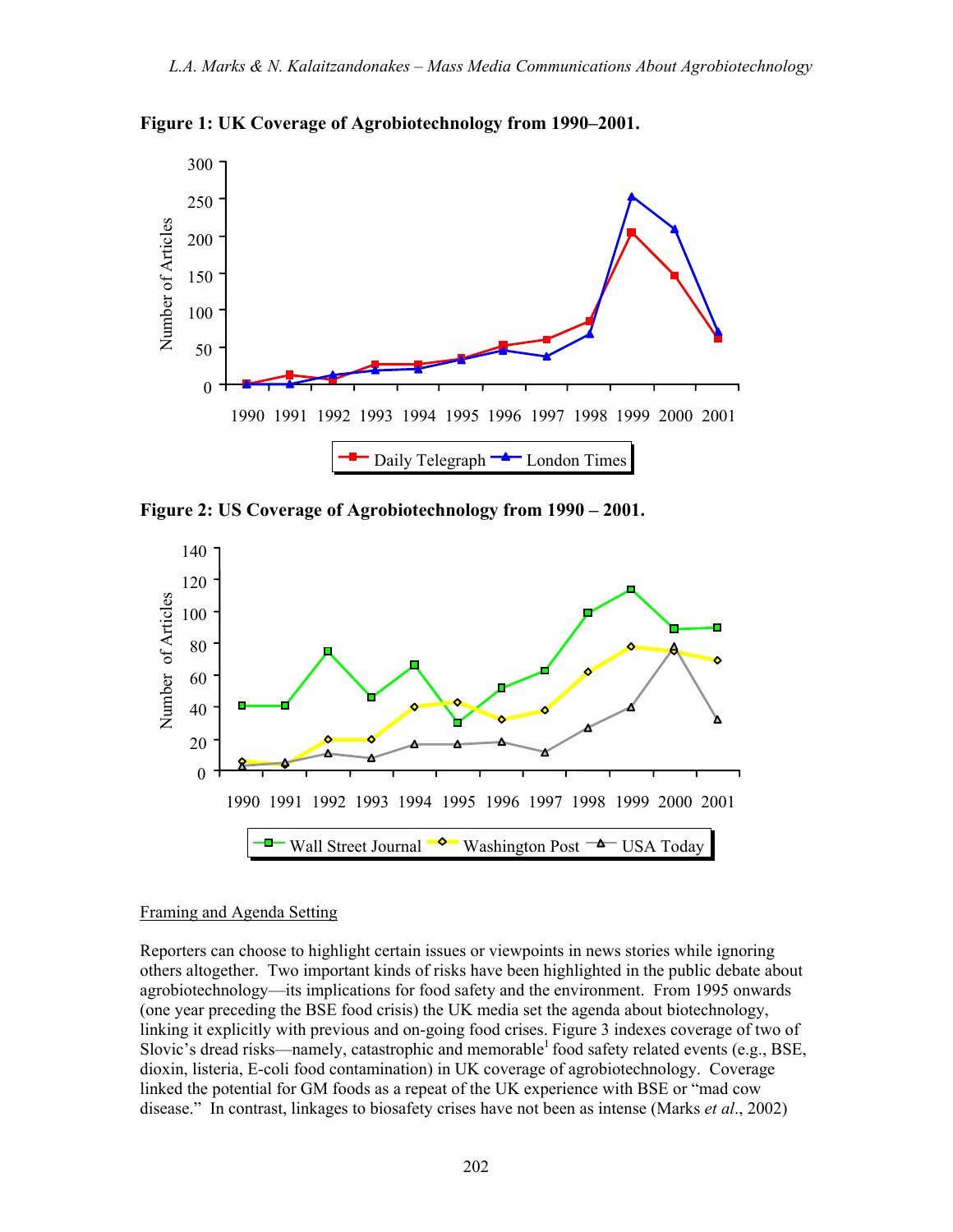and figure 4. The potential environmental benefits of agrobiotechnology also have been less emphasized.

Such framing may partly account for Gaskell *et al. s* (2000, p. 935) finding that European consumers have expressed greater opposition to GM foods than GM crops, "suggest [ing] that, for the public, food safety outweighs environmental concerns." In other words, despite an early emphasis on potential benefits of GM foods (higher in protein, lower in fat, longer shelf life, improved taste) (figure 5), by 1999 reporting was increasingly negative, indicating a switch to emphasizing food risks over benefits. Likewise, food safety was ultimately the focal risk.

250 200  $Index (2000 = 100)$ Index  $(2000 = 100)$ 150 100 50 0 1990 1991 1992 1993 1994 1995 1996 1997 1998 1999 2000 2001 - London Times  $\blacksquare$  - Daily Telegraph

**Figure 3: Reporting of Risks in UK Coverage of GM Foods.** 

**Figure 4: Reporting of Biosafety Risks in UK Coverage of GM Crops.**

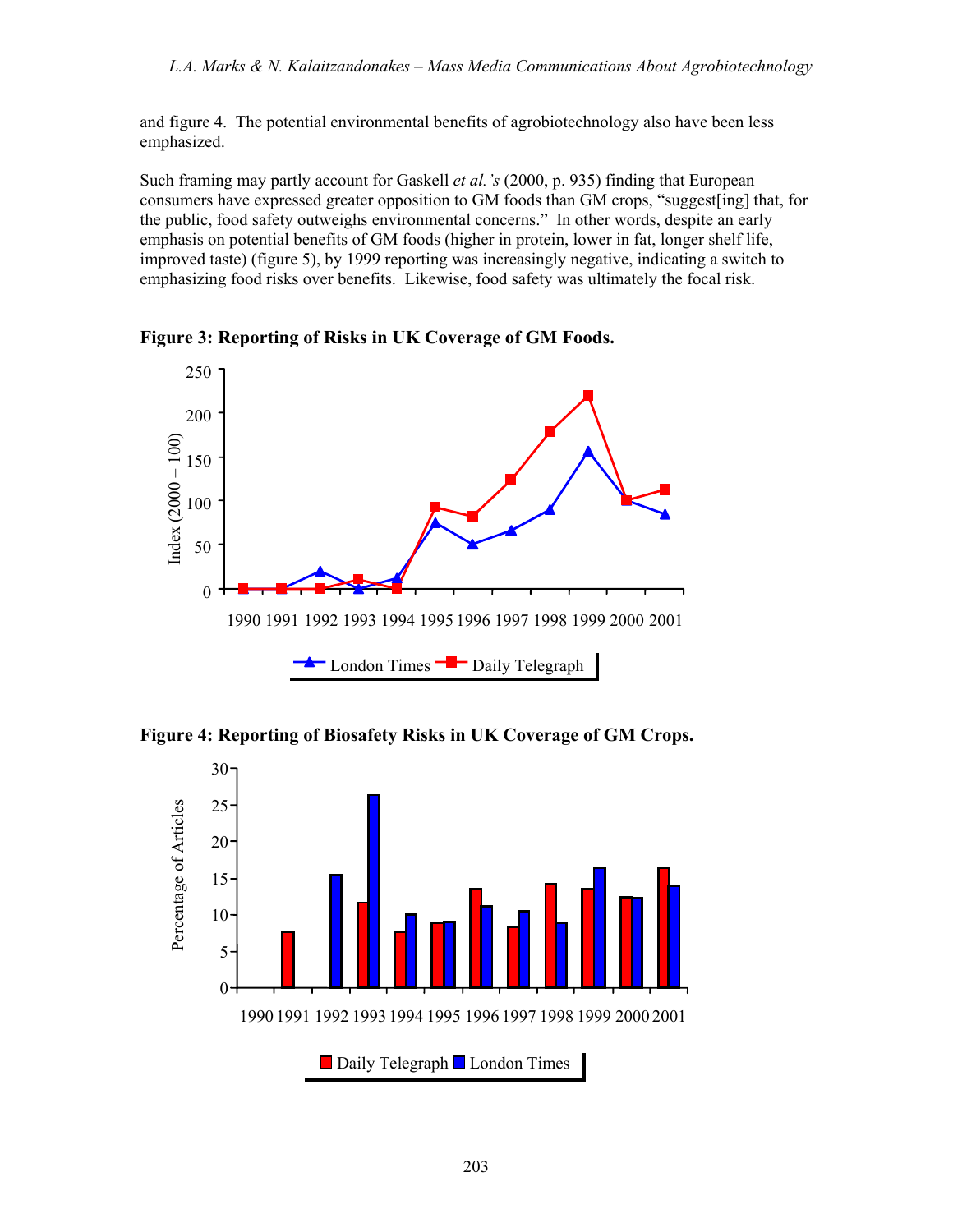

**Figure 5: Reporting of Benefits in UK Coverage of GM Foods.**

In contrast, US coverage of agrobiotechnology has been more positive in tone over the 1990s than UK coverage, emphasizing its potential benefits over its related risks (Marks, Kalaitzandonakes, & Zakharova, *in press*). The US media have devoted more coverage to the potential benefits of GM foods (figure 6). However, since the intermingling of Starlink corn with approved GM varieties, which resulted in the recall of some foods in the US, dread risks have been more prominent in US reporting of agrobiotechnology (figure 7). In particular, the media has reported on the potential for allergic responses on the part of consumers to traces of Starlink corn in food products.

**Figure 6: Reporting of Benefits in US Coverage of GM Foods.** 

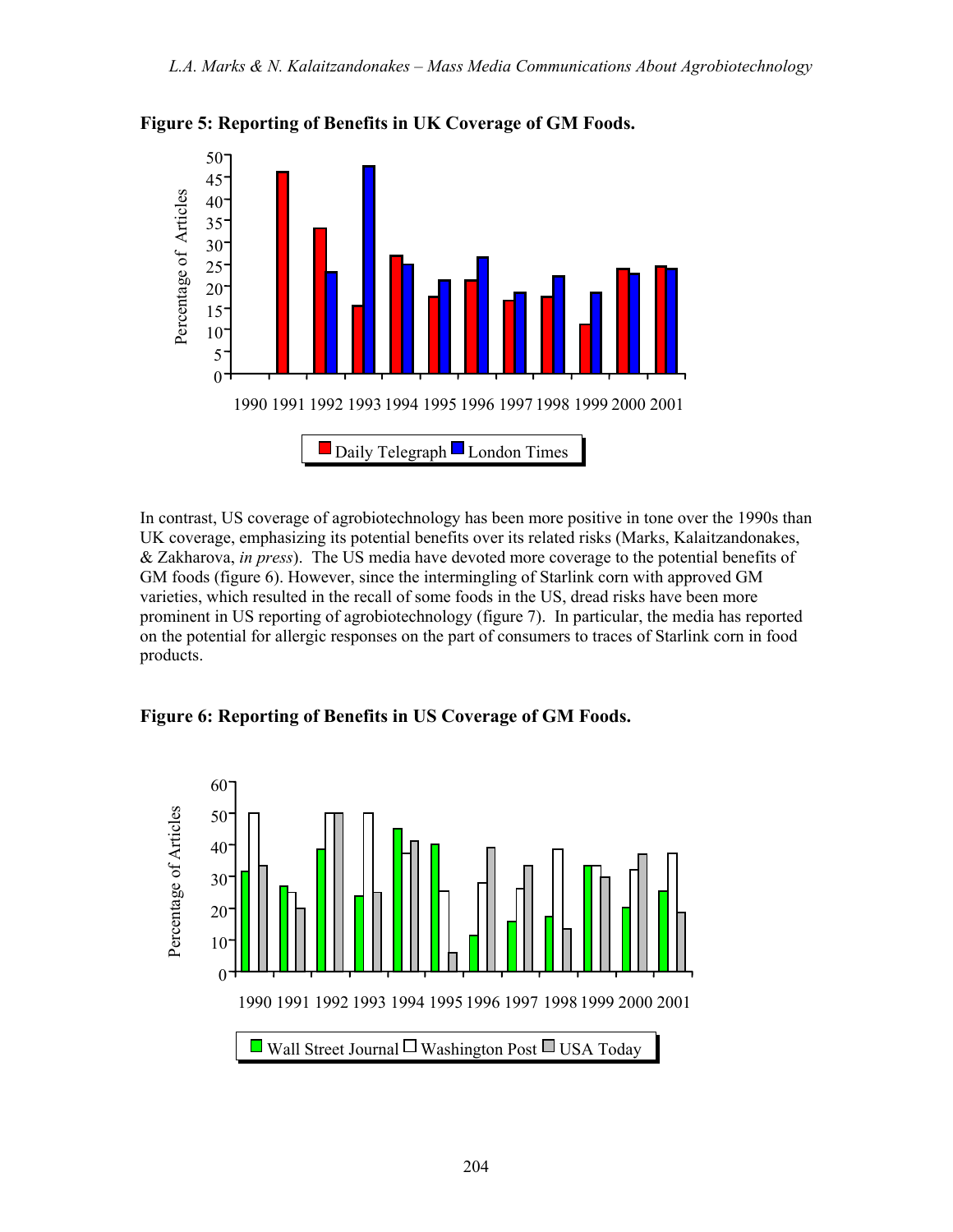

**Figure 7: Reporting of Risks in US Coverage of GM Foods.**

Biosafety benefits and risks from GM crops have been relatively underreported (as in the UK case). One exception has been reporting of the laboratory study results by Losey *et al*. (1999) indicating monarch butterflies could be potentially harmed by GM corn pollen. As has been found elsewhere (Koren & Klein, 1991) the earlier negative study received more media attention than subsequent reporting of field level findings which indicated minimal, if any, harm to monarch butterflies. Nevertheless, all three US papers did report on the subsequent follow up studies to varying degrees (figure 8).

Figures 3 through 8 also indicate media coverage of agrobiotechnology has been both cyclical in tone and event driven. Hence, biosafety events such as the monarch butterfly story, and food safety events such as BSE and Starlink, have been heavily reported on both sides of the Atlantic.

**Figure 8: Reporting of Biosafety Risks in US Coverage of GM Crops.** 

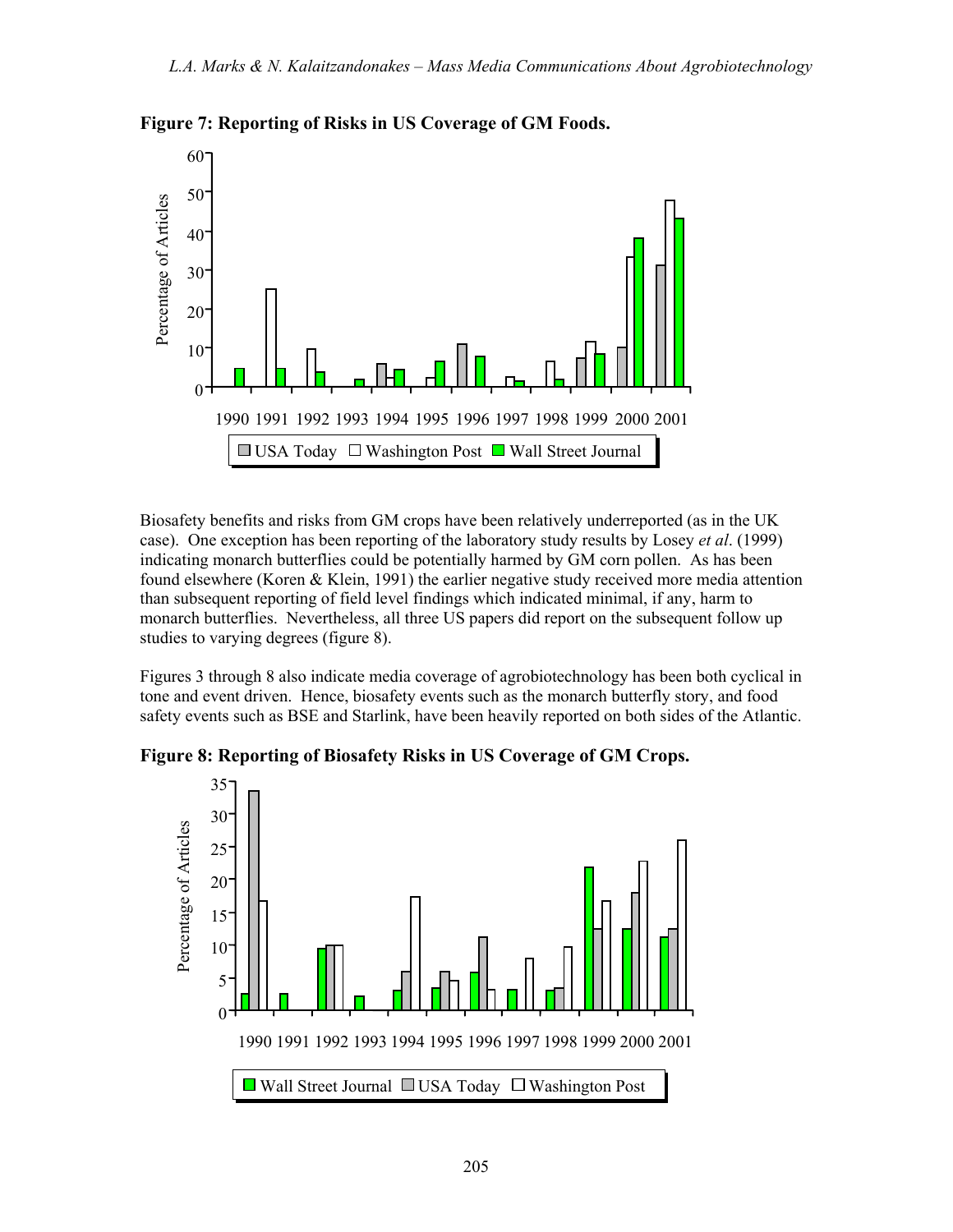#### **Conclusions**

The media has often been accused of sensationalism and bias in reporting of events pertaining to agrobiotechnology. Our findings confirm such bias in so far as coverage has emphasized different frames (biosafety and food safety) at different points in time, depending on unfolding events and scientific and risk management controversies. In the early 1990s, coverage in the US and UK was predominantly favorable towards agrobiotechnology, emphasizing the promise of the new technology. However, events such as BSE and Starlink have affected the tone of coverage on both sides of the Atlantic. As Starlink has been broadly viewed as a failure of management and oversight on the part of risk managers (despite no apparent health effects from consuming the unapproved corn), such reporting seems appropriate. It is certainly within the remit of the media to expose such lack of oversight.

Recognition of such circumstances provides an important lesson for risk managers in charge of the regulation, oversight, and monitoring of agrobiotechnology. Events such as Starlink influence the tone and amount of media coverage. While the same intensity of coverage never materialized in the US, memorable regulatory lapses are still reported years after the initial controversy is over. Such events have been found to initially raise public awareness (IFIC, 2001) as well.

Slovic's (1987) model of risk perception provides a useful framework for analyzing media coverage of technological controversies such as agrobiotechnology. From a risk communication perspective, we find that the media may well have played an agenda-setting role—ultimately raising awareness about agrobiotechnology both in Europe and in the US. Preliminary evidence would suggest that such awareness may be transitory and not permanent, however. This finding is consistent with findings in other studies of technological controversies, such as nuclear power (Leahy & Mazur, 1980, p. 271).

#### **Endnotes**

<sup>1</sup> The "catastrophic" and "memorable" events dread categories are used in order to make comparisons across the two frames and countries in subsequent figures.

#### **References**

Best, J. (1990). Threatened children. Chicago, IL: University Press of Chicago.

- Best, J. (1991). 'Road warriors' on 'hair trigger highways:' Cultural resources and the media's construction of the 1987 freeway shootings problem. Sociological Inquiry, 61, 327-345.
- Cohen, B.C. (1963). The press and foreign policy. Princeton, NJ: Princeton University Press.
- Durant, J., Bauer, M., and Gaskell, G. (1998). Biotechnology in the public sphere. London, England: Science Museum.
- Economic Social Research Council (ESRC). (1999). The politics of GM food: Risk, science and public trust (Special Briefing No.5 ). Brighton, England: ESRC Global Environmental Change Programme.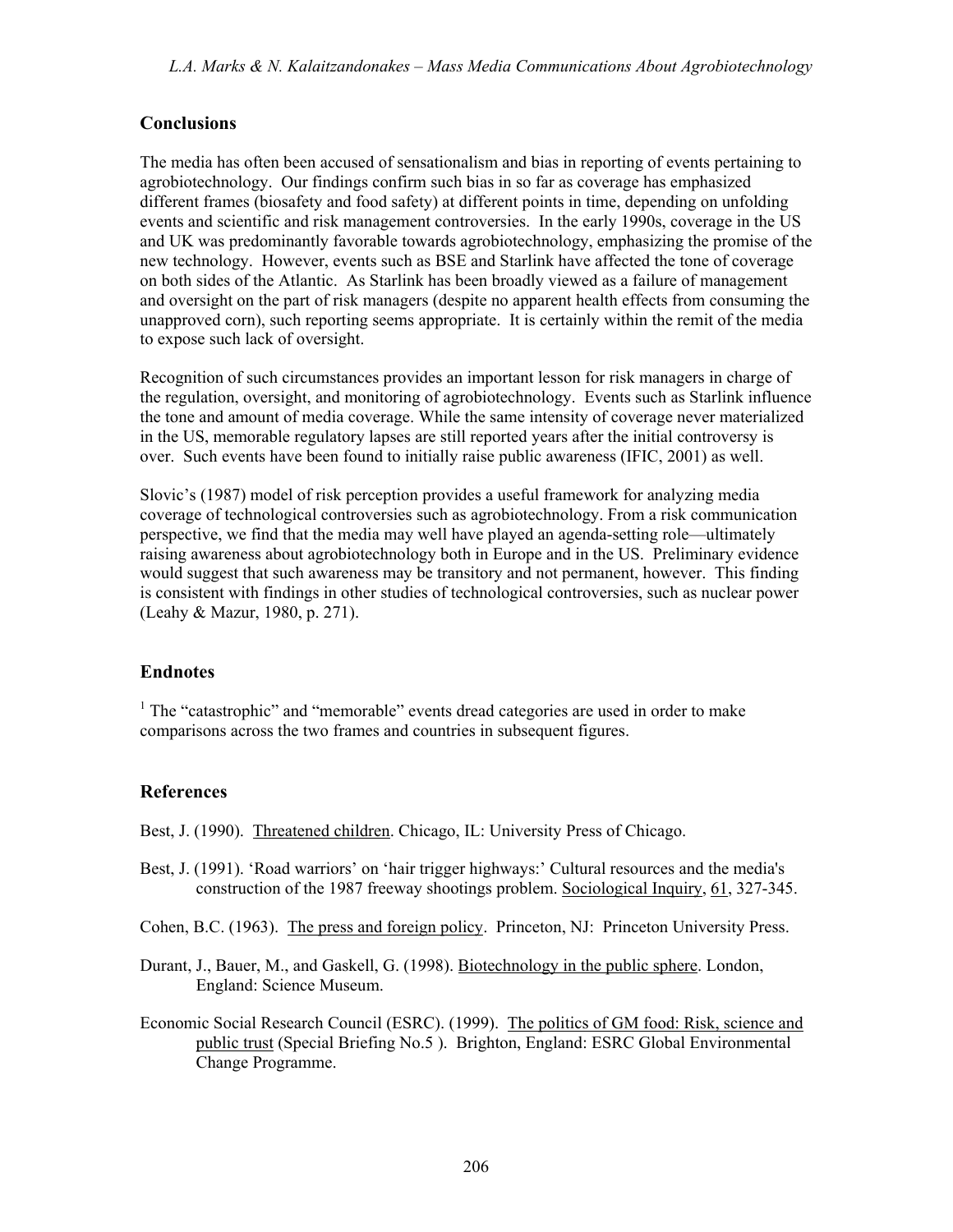- European Commission (EC). (1997). The Europeans and modern biotechnology. Eurobarometer, 46(1). Brussels: The European Commission.
- European Commission (EC). (2000). The Europeans and Biotechnology. Eurobarometer, 52(1). Brussels: The European Commission.
- Fischhoff, B. and Fischhoff, I. (2001). Publics' opinions about biotechnologies. AgBioForum, 4 (3&4), 155-162.
- Fischhoff, B., Slovic, P., Lichtenstein, S., Read, S., and Combs, B. (1978). How safe is safe enough? A psychometric study of attitudes towards technological risks and benefits. Policy Sciences, 8, 127-152.
- Gaskell, G., Allum, N. Bauer, M., Durant, J., Allansdottir, A., Bonfadelli, H., Boy, D., de Cheveigné, S., Fjaestad, B., Gutteling, J.M., Hampel, J., Jelsøe, E., Correia Jesuino, J., Kohring, M., Kronberger, N., Midden, C., Neilson, T.H., Przestalski, A., Rusanen, T., Sakellaris, G., Torgerson, H., Twardowski, T., and Wagner, W. (2000). Biotechnology and the European public. Nature Biotechnology, 18(9), 935-938.
- Hoban, T. (1998). Trends in consumer attitudes about agricultural biotechnology. AgBioForum, 1(1), 3-7. Available on the World Wide Web: http://www.agbioforum.org.
- Hoban, T.J. (2000). Societal implications of modern biotechnology. Available on the World Wide Web: http://www4.ncsu.edu:8030/~hobantj/biotech/UnivMinn.ppt
- Hornig, S. (1990). Science stories: Risk, power, and perceived emphasis. Journalism Quarterly, 67(4), 767-776.
- Hornig, S. (1993). Reading risk: Public response to print media accounts of technological risk. Public Understanding of Science, 2, 95-109.
- International Food Information Council (IFIC). (2001). IFIC background report: More U.S. consumers see potential benefits to food biotechnology. Available on the World Wide Web: http://www.ific.org.
- Koren, G. and Klein, N. (1991). Bias against negative studies in newspaper reports of medical research. Journal of the American Medical Association, 266, 1824-1826.
- Lang, K. and Lang, G.E. (1966). The mass media and voting. In B. Berelson and M. Janowitz (Eds.), Reader in Public Opinion and Communication (Second Edition) (pp. 455-472). New York: Free Press.
- Leahy, P.J. and Mazur, A. (1980). The rise and fall of public opposition in specific social movements. Social Studies of Science, 10(3), 259-284.
- Losey, J.E., Rayor, L.S., and Carter, M.E. (1999). Transgenic pollen harms monarch larvae. Nature, 399, 214.